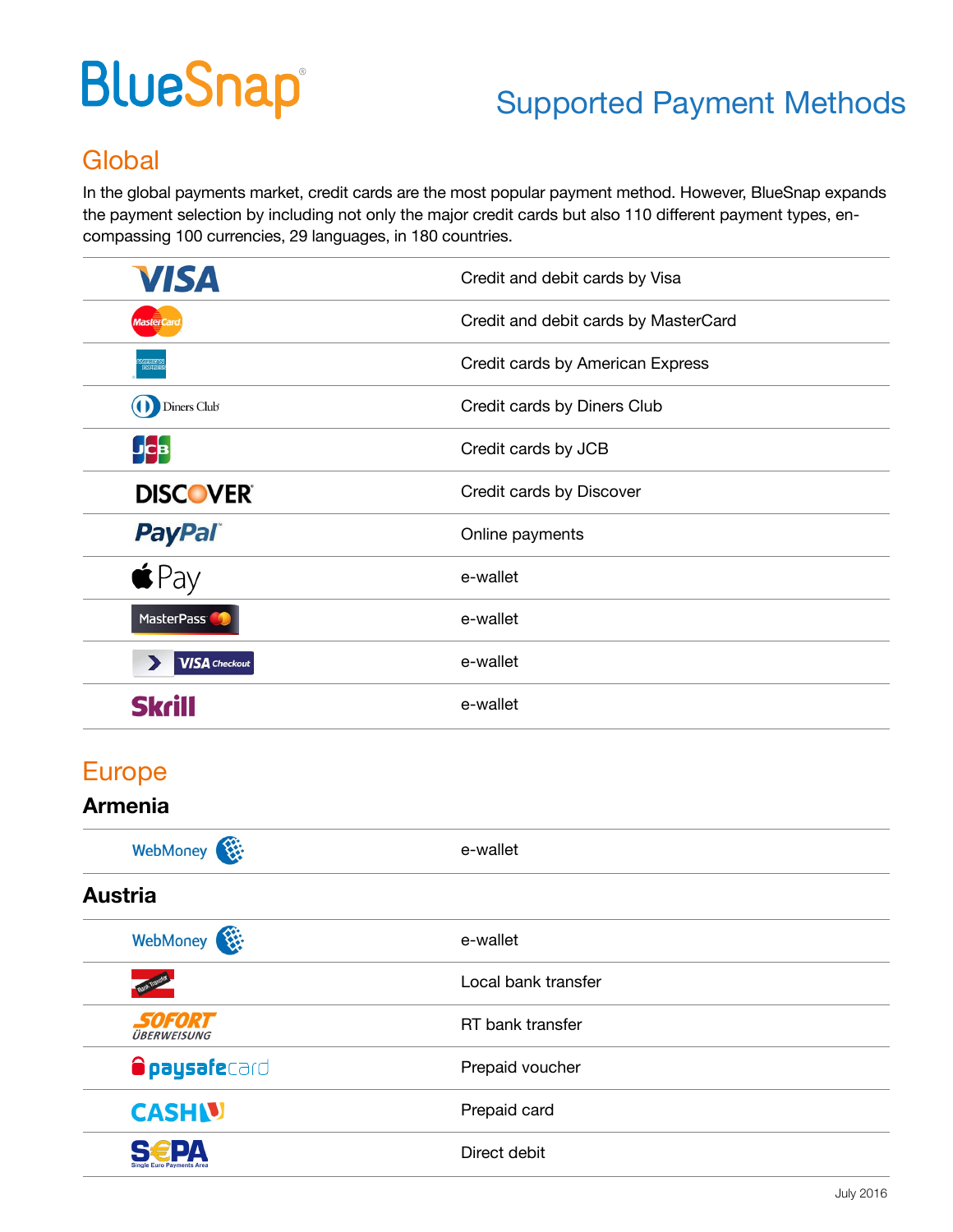#### **Azerbaijan**

| <b>REA</b><br>WebMoney <sup>(</sup> | e-wallet                       |
|-------------------------------------|--------------------------------|
| <b>Belarus</b>                      |                                |
| WebMoney                            | e-wallet                       |
| <b>Belgium</b>                      |                                |
|                                     | Local bank transfer            |
| SOFORT<br><b>ÜBERWEISUNG</b>        | RT bank transfer               |
| <b>Opaysafe</b> card                | Prepaid voucher                |
| <b>CASHIV</b>                       | Prepaid card                   |
| <b>S€PA</b>                         | Direct debit                   |
| <b>Cyprus</b>                       |                                |
|                                     | National debit card of France  |
| <b>S€PA</b>                         | Direct debit                   |
| <b>Czech Republic</b>               |                                |
|                                     | Local bank transfer            |
| <b>Opaysafe</b> card                | Prepaid voucher                |
| <b>Denmark</b>                      |                                |
|                                     | National debit card of France  |
| DK                                  | National debit card of Denmark |
|                                     | Local bank transfer            |
| <b>Opaysafe</b> card                | Prepaid voucher                |
| <b>Estonia</b>                      |                                |
| <b>S€PA</b>                         | Direct debit                   |
| <b>Finland</b>                      |                                |
|                                     | Local bank transfer            |
|                                     | Direct debit                   |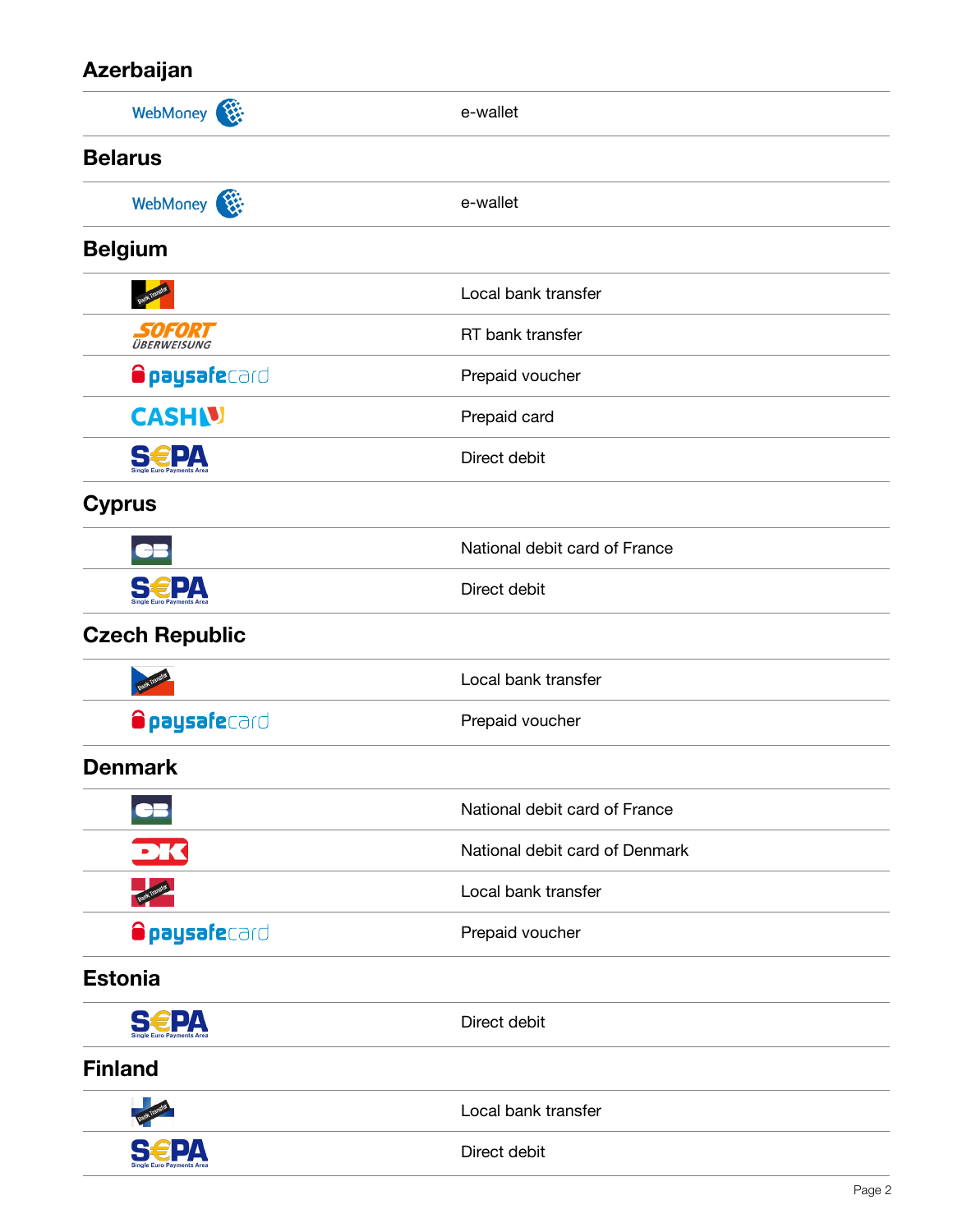#### **France**

|                       | National debit card of France                   |
|-----------------------|-------------------------------------------------|
| WebMoney              | e-wallet                                        |
| <b>Bank Transfer</b>  | Local bank transfer                             |
| <b>Opaysafe</b> card  | Prepaid voucher                                 |
| <b>S€PA</b>           | Direct debit                                    |
| Germany               |                                                 |
| giro pay              | Internet payment system based on online banking |
|                       | Local bank transfer                             |
| 505020<br>ÜBERWEISUNG | RT bank transfer                                |
| <b>Opaysafe</b> card  | Prepaid voucher                                 |
| <b>CASHN</b>          | Prepaid card                                    |
| €P∆                   | Direct debit                                    |
| <b>Greece</b>         |                                                 |
|                       | Bank transfer (EUR)                             |
| <b>Opaysafe</b> card  | Prepaid voucher                                 |
|                       | Direct debit                                    |
| <b>Hungary</b>        |                                                 |
| <b>Bank Transf</b>    | Local bank transfer                             |
| <b>Opaysafe</b> card  | Prepaid voucher                                 |
| <b>Ireland</b>        |                                                 |
| <b>Bank Tra</b>       | Local bank transfer                             |
| <b>Opaysafe</b> card  | Prepaid voucher                                 |
| PA                    | Direct debit                                    |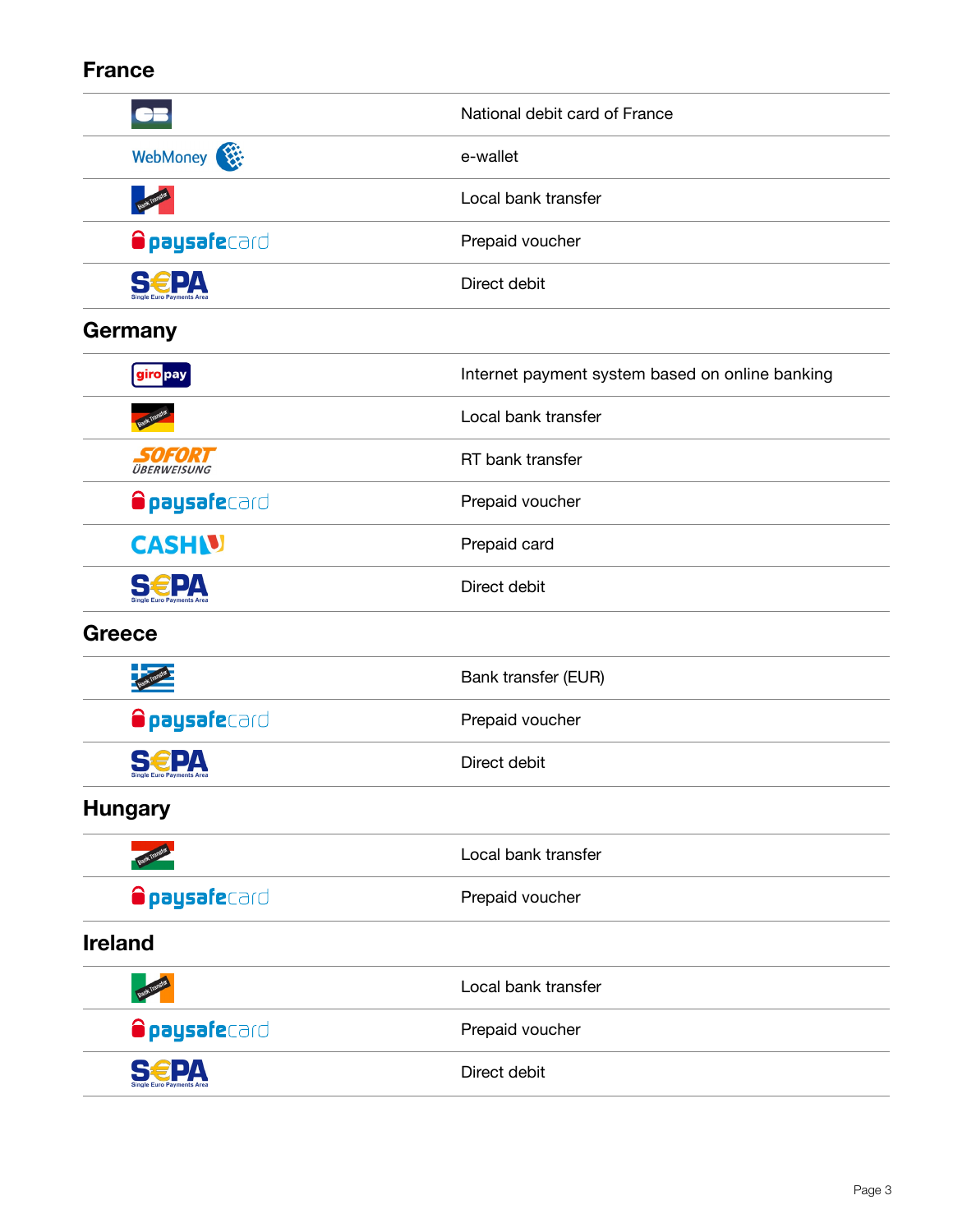#### **Italy**

| <b>O</b> CartaSi     | Italian credit card for online purchases |
|----------------------|------------------------------------------|
| <b>Bank Trans</b>    | Local bank transfer                      |
| <b>Opaysafe</b> card | Prepaid voucher                          |
| <b>S€PA</b>          | Direct debit                             |
| Latvia               |                                          |
|                      | Local bank transfer                      |
| <b>SEPA</b>          | Direct debit                             |
| Lithuania            |                                          |
| <b>S€PA</b>          | Direct debit                             |
| Luxembourg           |                                          |
|                      | Local bank transfer                      |
| <b>Opaysafe</b> card | Prepaid voucher                          |
| <b>EPA</b>           | Direct debit                             |
| <b>Malta</b>         |                                          |
|                      | Direct debit                             |
| <b>Moldova</b>       |                                          |
| WebMoney             | e-wallet                                 |
| <b>Monaco</b>        |                                          |
| <b>S€PA</b>          | Direct debit                             |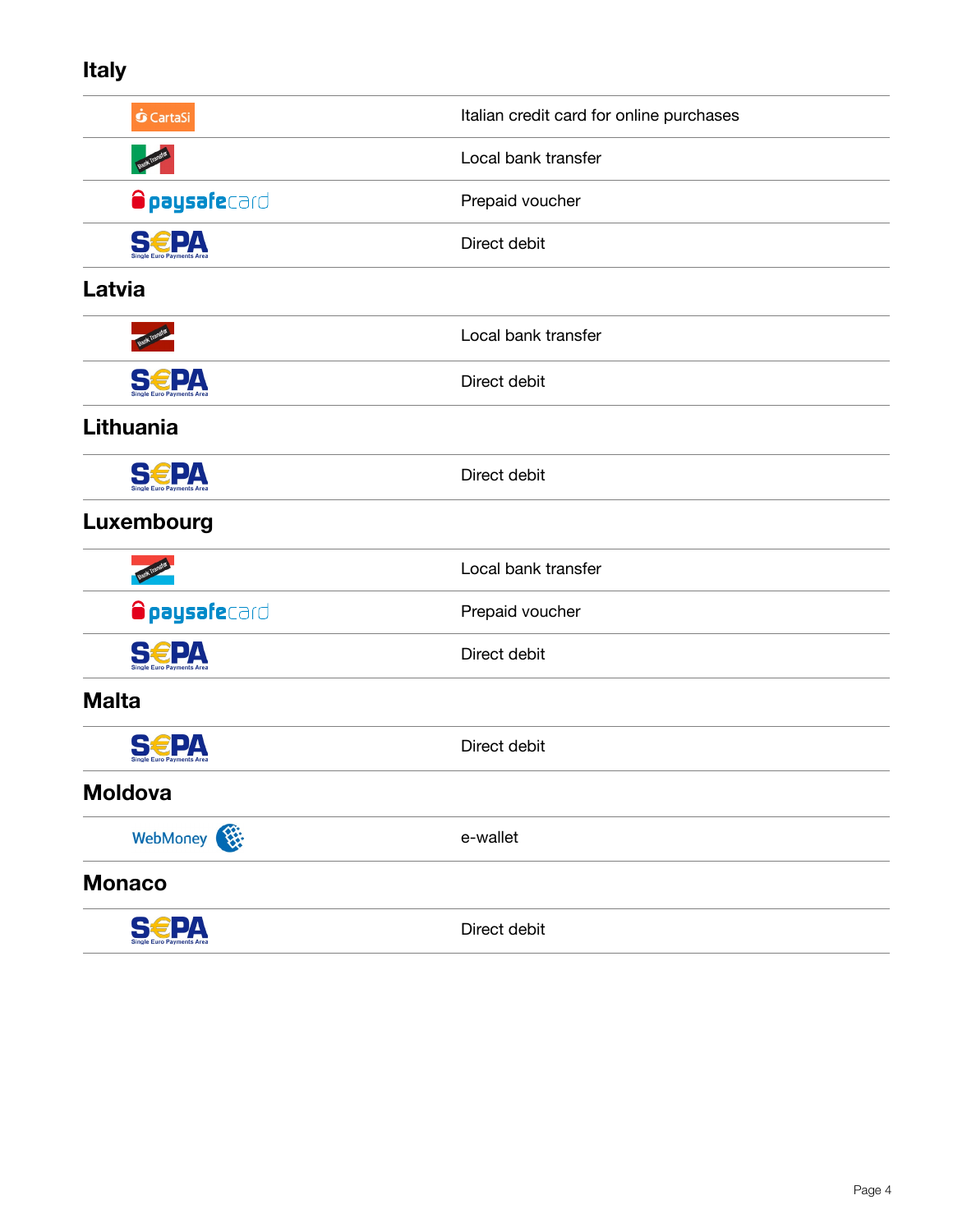#### **Netherlands**

| PEAL                                            | Online banking system in the Netherlands.<br>Realtime payment method. |
|-------------------------------------------------|-----------------------------------------------------------------------|
|                                                 | Direct Debit from shopper's bank account initiated<br>by merchant     |
|                                                 | Local bank transfer                                                   |
| SOFORT<br>ÜBERWEISUNG                           | RT bank transfer                                                      |
| <b>Opaysafe</b> card                            | Prepaid voucher                                                       |
| <b>S€PA</b>                                     | Direct debit                                                          |
| <b>Netherlands Antilles</b>                     |                                                                       |
|                                                 | Bank transfer (USD)                                                   |
| <b>Norway</b>                                   |                                                                       |
|                                                 | Local bank transfer                                                   |
| <b>Opaysafe</b> card                            | Prepaid voucher                                                       |
| <b>Poland</b>                                   |                                                                       |
|                                                 | Local bank transfer                                                   |
| <b>Opaysafe</b> card                            | Prepaid voucher                                                       |
| <b>Portugal</b>                                 |                                                                       |
| $\overline{\mathbf{A}}$<br><b>Bank Transfer</b> | Bank transfer (EUR)                                                   |
| <b>Opaysafe</b> card                            | Prepaid voucher                                                       |
| <b>S€PA</b>                                     | Direct debit                                                          |
| <b>Russia</b>                                   |                                                                       |
| WebMoney                                        | e-wallet                                                              |
|                                                 | Local bank transfer                                                   |
| <b>CASHIV</b>                                   | Prepaid card                                                          |
| <b>San Marino</b>                               |                                                                       |
| <b>SEPA</b>                                     | Direct debit                                                          |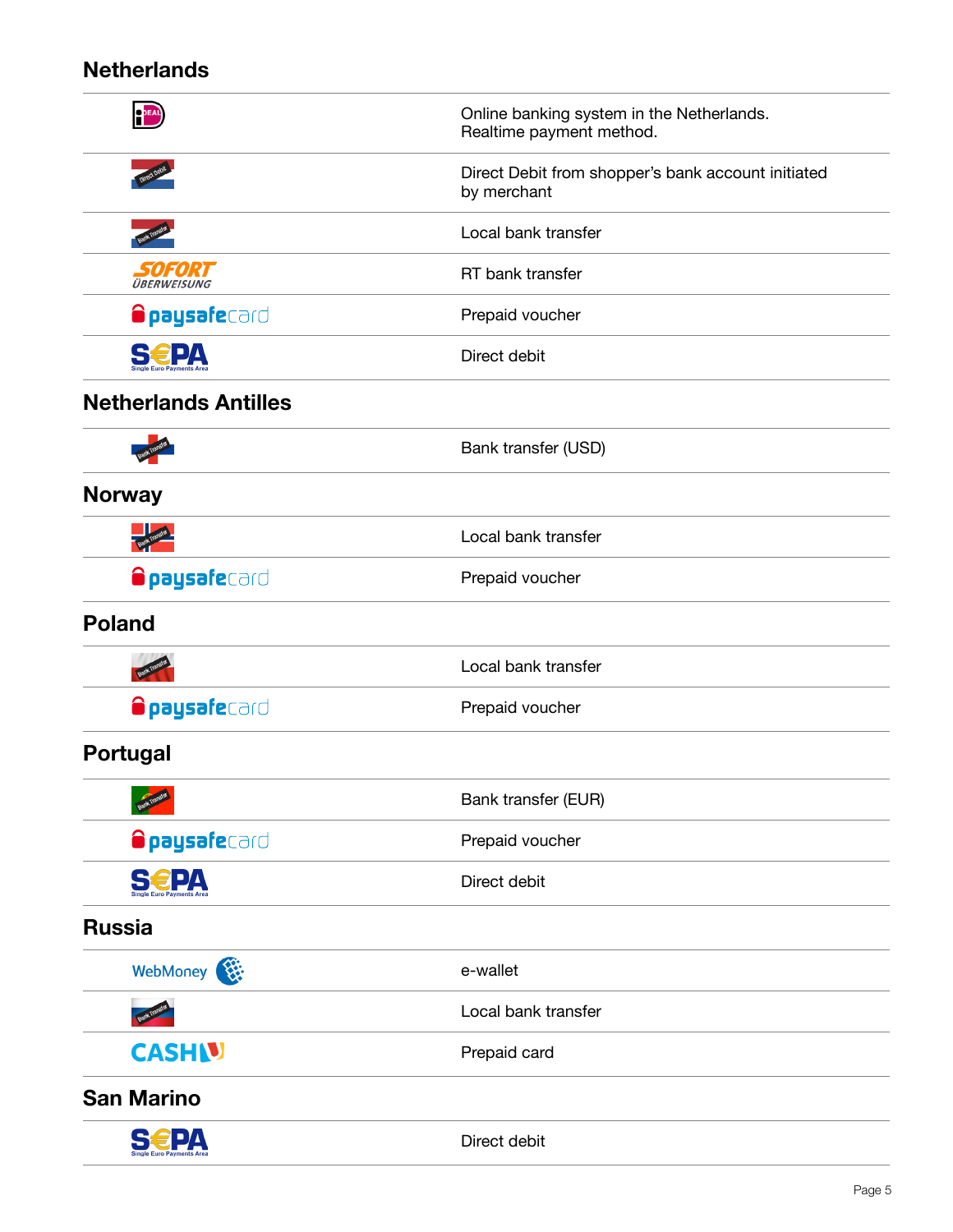#### **Slovakia**

|                           | Local bank transfer |
|---------------------------|---------------------|
| <b>Opaysafe</b> card      | Prepaid voucher     |
| <b>S€PA</b>               | Direct debit        |
| <b>Slovenia</b>           |                     |
|                           | Local bank transfer |
| <b>Opaysafe</b> card      | Prepaid voucher     |
| Single Euro Payments Area | Direct debit        |
| <b>Spain</b>              |                     |
| WebMoney                  | e-wallet            |
|                           | Local bank transfer |
| <b>Opaysafe</b> card      | Prepaid voucher     |
| <b>CASHIV</b>             | Prepaid card        |
| <b>S€PA</b>               | Direct debit        |
| <b>Sweden</b>             |                     |
|                           | Local bank transfer |
| <b>Opaysafe</b> card      | Prepaid voucher     |
| <b>Switzerland</b>        |                     |
|                           | Local bank transfer |
| SOFORT<br>ÜBERWEISUNG     | RT bank transfer    |
| <b>Opaysafe</b> card      | Prepaid voucher     |
| <b>CASHN</b>              | Prepaid card        |
| <b>Ukraine</b>            |                     |
| WebMoney                  | e-wallet            |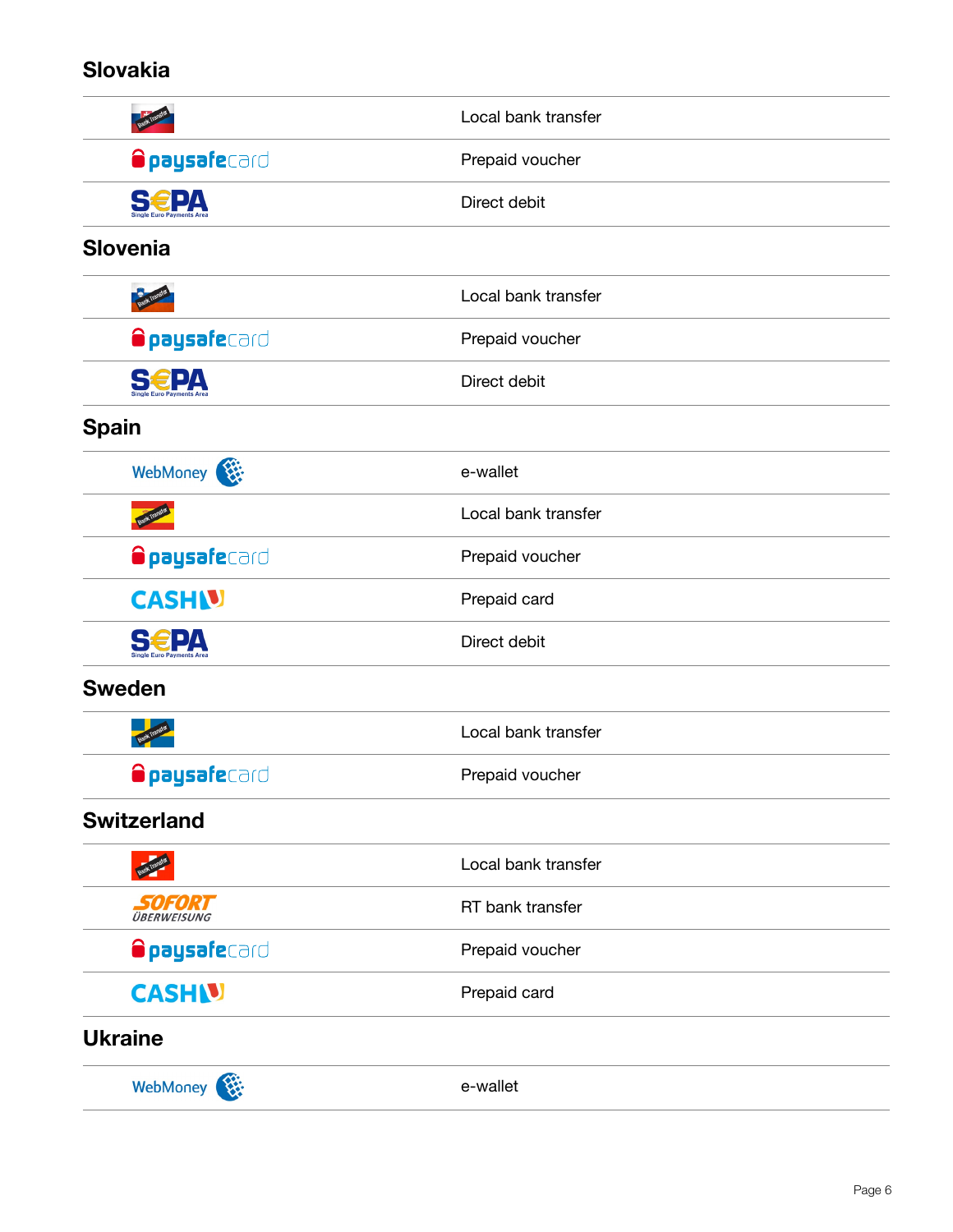## **United Kingdom**

| $\blacktriangleright$                   | Local bank transfer                                               |
|-----------------------------------------|-------------------------------------------------------------------|
| SOFORT<br><i><b>BERWEISUNG</b></i>      | RT bank transfer                                                  |
| <b>Opaysafe</b> card                    | Prepaid voucher                                                   |
| <b>CASH V</b>                           | Prepaid card                                                      |
| <b>North America</b>                    |                                                                   |
| <b>Canada</b>                           |                                                                   |
|                                         | Local bank transfer                                               |
| <b>CASHIV</b>                           | Prepaid card                                                      |
| <b>Guadeloupe (French)</b>              |                                                                   |
|                                         | National debit card of France                                     |
| <b>Martinique (French)</b>              |                                                                   |
|                                         | National debit card of France                                     |
| <b>Mexico</b>                           |                                                                   |
| WebMoney                                | e-wallet                                                          |
|                                         | Local bank transfer                                               |
| VISA <b>OD</b> Dem Cab<br>DISCOVER DICE | <b>Local Credit Cards</b>                                         |
| <b>Puerto Rico</b>                      |                                                                   |
|                                         | Direct Debit from shopper's bank account<br>initiated by merchant |
|                                         | Bank transfer (USD)                                               |
| <b>Opaysafe</b> card                    | Prepaid voucher                                                   |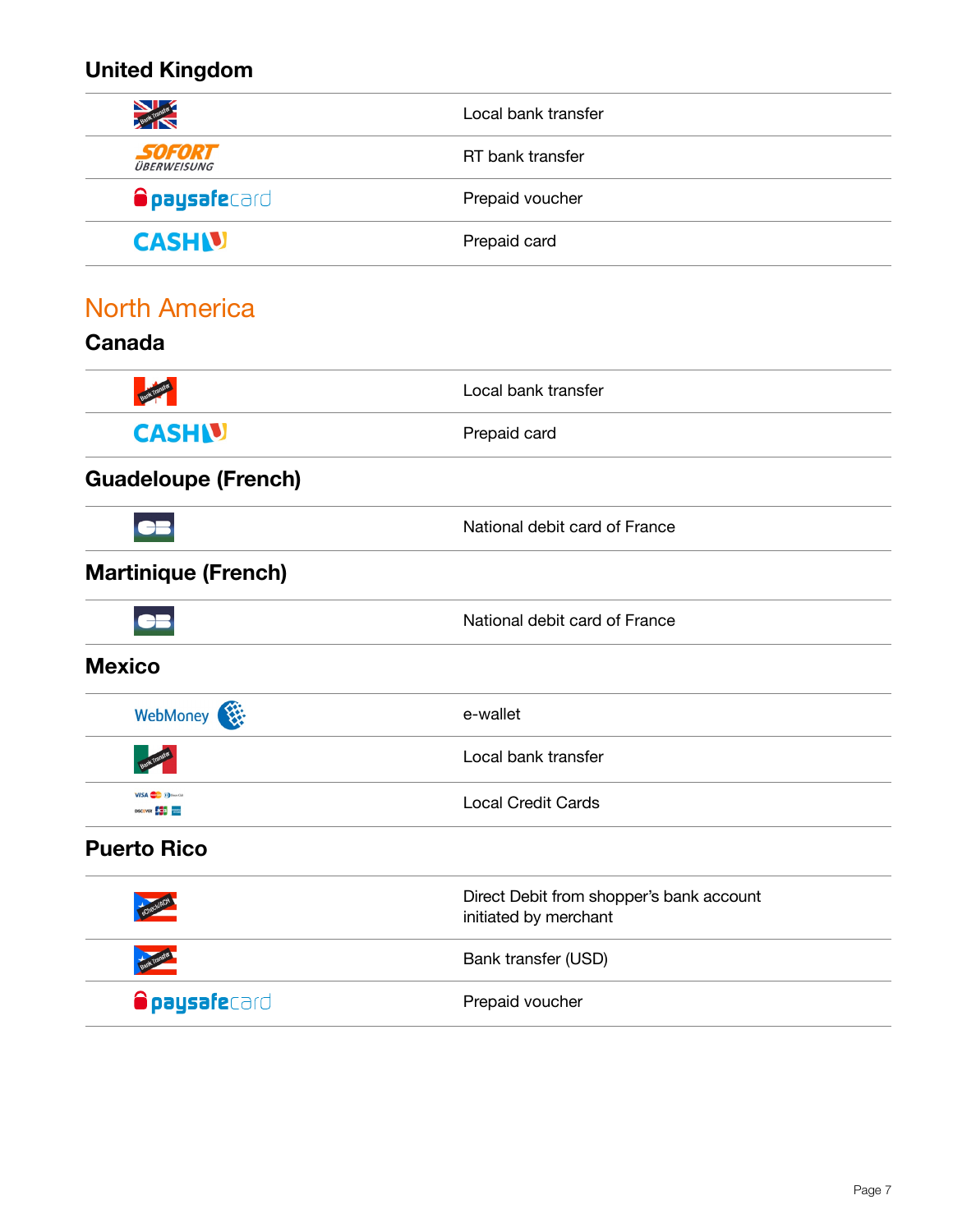#### **United States**

| <b>ACH</b>               | <b>Direct Debit</b>                                               |
|--------------------------|-------------------------------------------------------------------|
|                          | Direct Debit from shopper's bank account<br>initiated by merchant |
|                          | Local bank transfer                                               |
| UnionPay<br><b>ER</b> ER | <b>Credit Card</b>                                                |
| <b>Opaysafe</b> card     | Prepaid voucher                                                   |
| <b>CASHN</b>             | Prepaid card                                                      |
|                          |                                                                   |

#### South America

#### **Argentina** WebMoney  $\overline{\mathbf{R}}$  e-wallet **VISA D**DOWN Local Credit Cards **DISCOVER 555 Brazil**  WebMoney  $\overline{\mathbf{R}}$  e-wallet **BOLETO**<br>BOLETO Prepaid voucher **VISA D**Download Local Credit Cards DISCOVER **DISCOVER Chile** WebMoney **WebMoney VISA O** Download Local Credit Cards DISCOVER **DOCA Colombia** WebMoney  $\overline{\mathbf{R}}$  e-wallet Local bank transfer **VISA D**INGUM Local Credit Cards DISCOVER **DOD Ecuador** Local bank transfer **Bank Transf**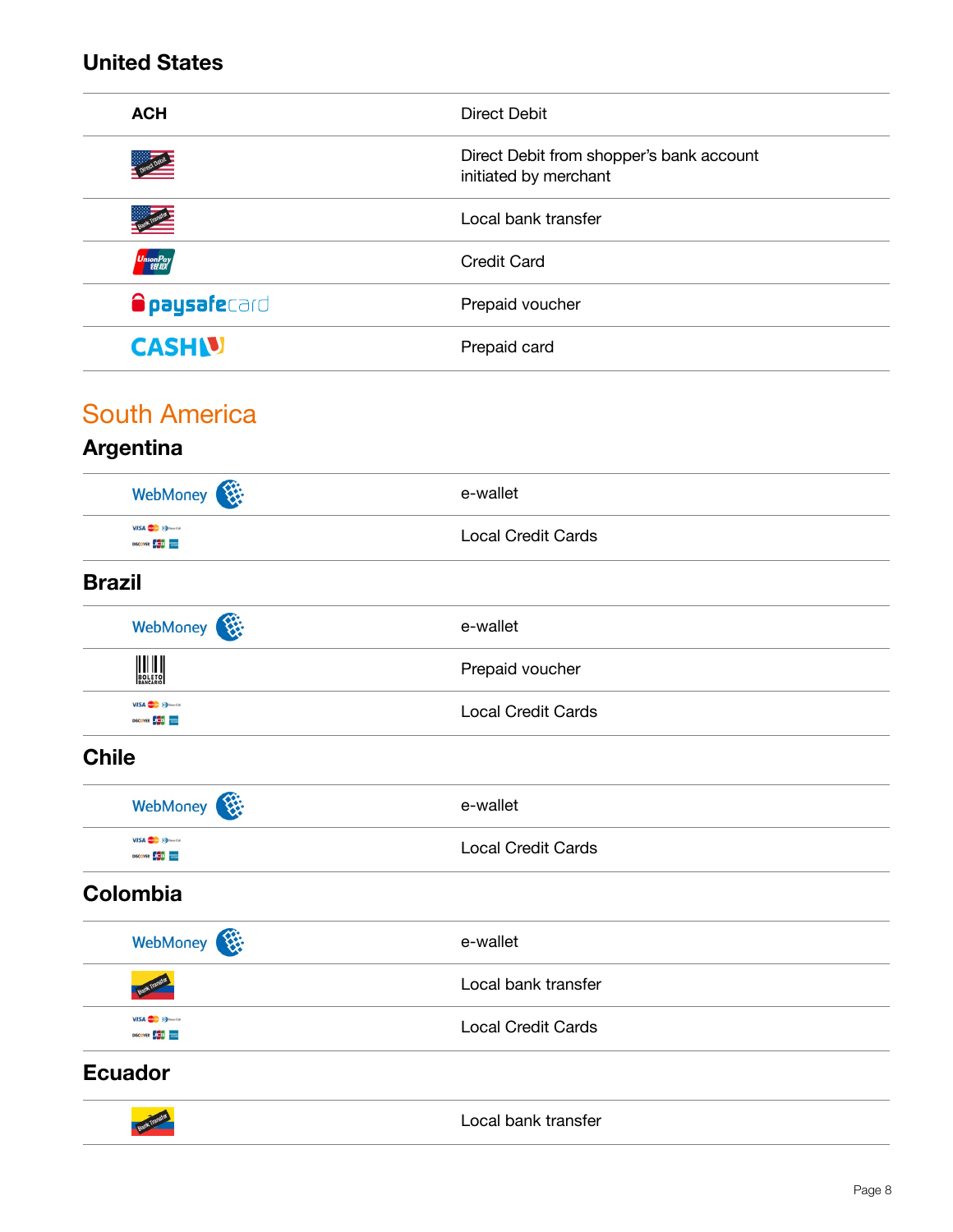#### **Peru**

| WebMoney                  | e-wallet                                                                                             |
|---------------------------|------------------------------------------------------------------------------------------------------|
|                           | Bank transfer (USD)                                                                                  |
| <b>Uruguay</b>            |                                                                                                      |
| WebMoney                  | e-wallet                                                                                             |
| <b>Africa</b>             |                                                                                                      |
| <b>Reunion</b>            |                                                                                                      |
| CB                        | National debit card of France                                                                        |
| <b>South Africa</b>       |                                                                                                      |
|                           | Local bank transfer                                                                                  |
| <b>Africa/Middle East</b> |                                                                                                      |
| <b>CASHN</b>              | cashU is a prepaid card that dominates the Northern<br>Africa/Middle Eastern internet payment market |
| <b>Middle East</b>        |                                                                                                      |
| <b>Israel</b>             |                                                                                                      |
| <b>CASHIV</b>             | Prepaid card                                                                                         |
| <b>Kazakhstan</b>         |                                                                                                      |
| WebMoney                  | e-wallet                                                                                             |
| <b>Kuwait</b>             |                                                                                                      |
| <b>CASHIV</b>             | Prepaid card                                                                                         |
| <b>Tajikistan</b>         |                                                                                                      |
| WebMoney                  | e-wallet                                                                                             |
| <b>Turkey</b>             |                                                                                                      |
| <b>CASHIV</b>             | Prepaid card                                                                                         |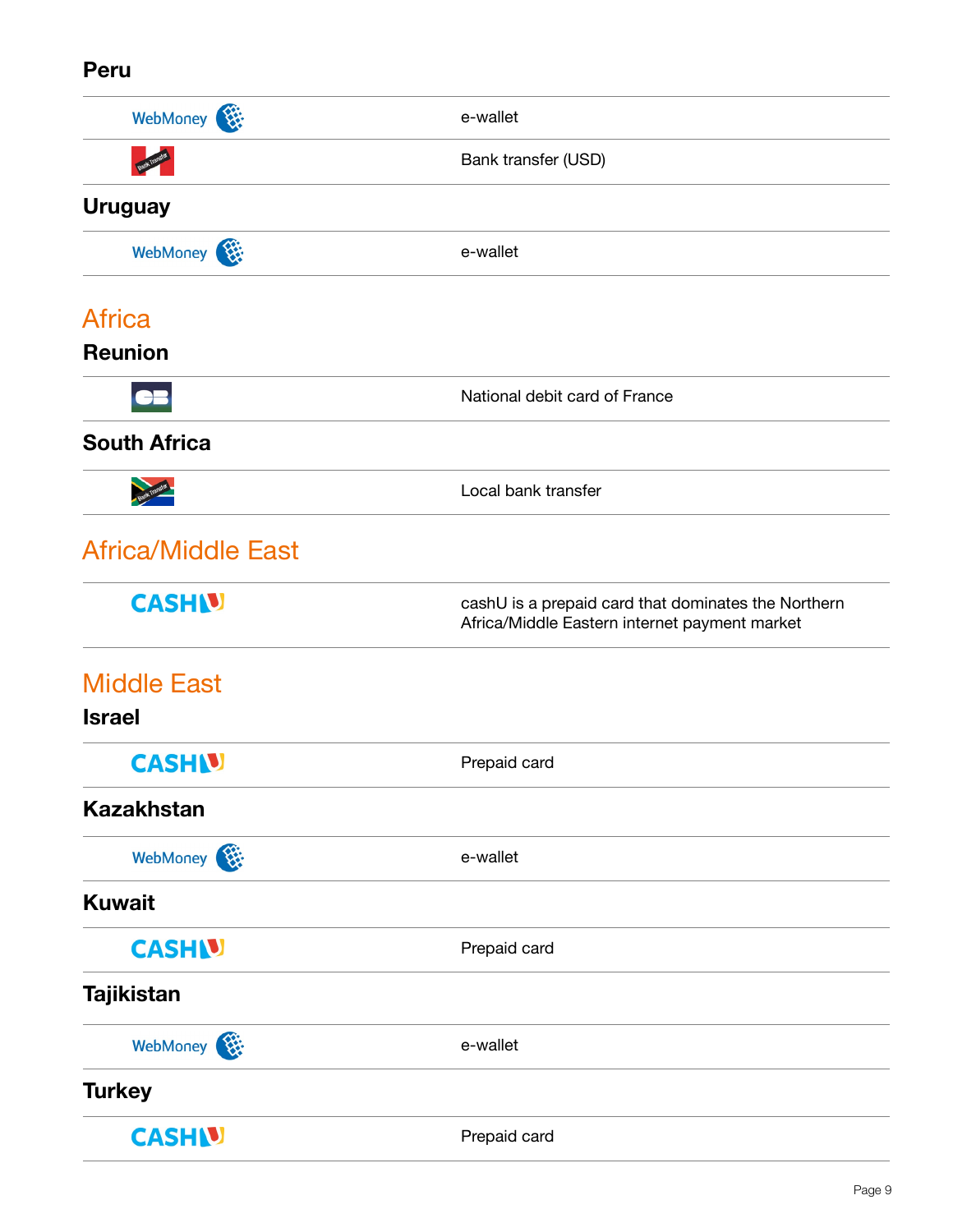#### **Turkmenistan**

| WebMoney                 | e-wallet                                                  |
|--------------------------|-----------------------------------------------------------|
| <b>Uzbekistan</b>        |                                                           |
| WebMoney                 | e-wallet                                                  |
| <b>Asia</b>              |                                                           |
| <b>Brunei Darussalam</b> |                                                           |
|                          | Local bank transfer                                       |
| <b>China</b>             |                                                           |
| 大付宝                      | Online banking provider in China for a multitude of banks |
| <b>CASHU</b>             | Prepaid card                                              |
| <b>Hong Kong</b>         |                                                           |
|                          | Local bank transfer                                       |
| <b>India</b>             |                                                           |
|                          | Bank transfer (USD)                                       |
| <b>CASHIV</b>            | Prepaid card                                              |
| <b>Indonesia</b>         |                                                           |
|                          | Bank transfer (USD)                                       |
| Japan                    |                                                           |
|                          | Local bank transfer                                       |
| <b>Malaysia</b>          |                                                           |
| $\mathbb{C}^*$           | Local bank transfer                                       |
| <b>CASH V</b>            | Prepaid card                                              |